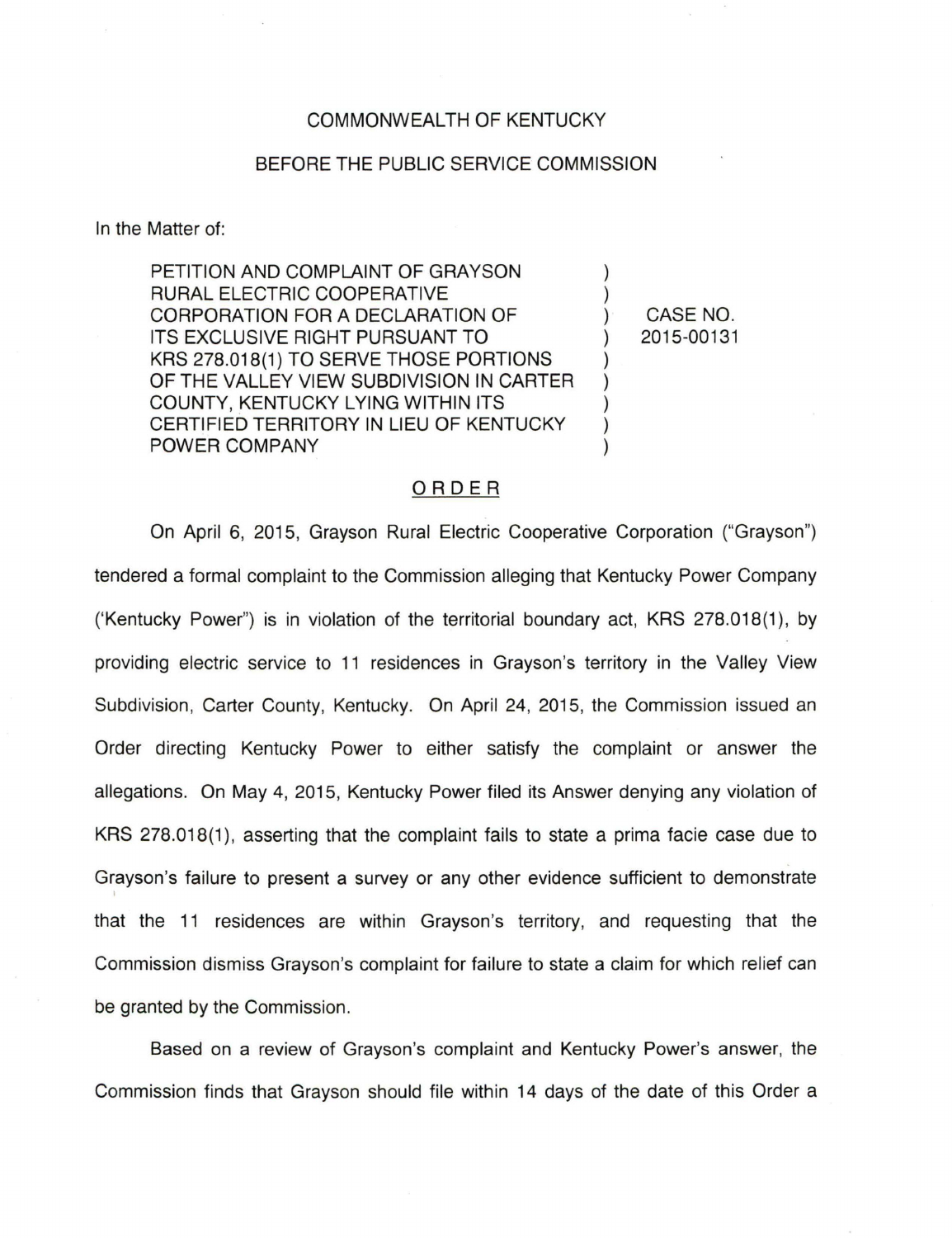copy of the official territorial boundary map and any other maps and surveys sufficient to support its claim that the 11 residences in the Valley View Subdivision are within Grayson's territory.

IT IS THEREFORE ORDERED that Grayson shall file within 14 days of the date of this Order a survey and supporting evidence, including a copy of the official territorial boundary map, to support its claim that the 11 residences in the Valley View Subdivision are within Grayson's territory.

| By the Commission                     |
|---------------------------------------|
| <b>ENTERED</b>                        |
| MAY 14 2015                           |
| KENTUCKY PUBLIC<br>SERVICE COMMISSION |
|                                       |

**ATTES** Executi e Director

Case No. 2015-00131